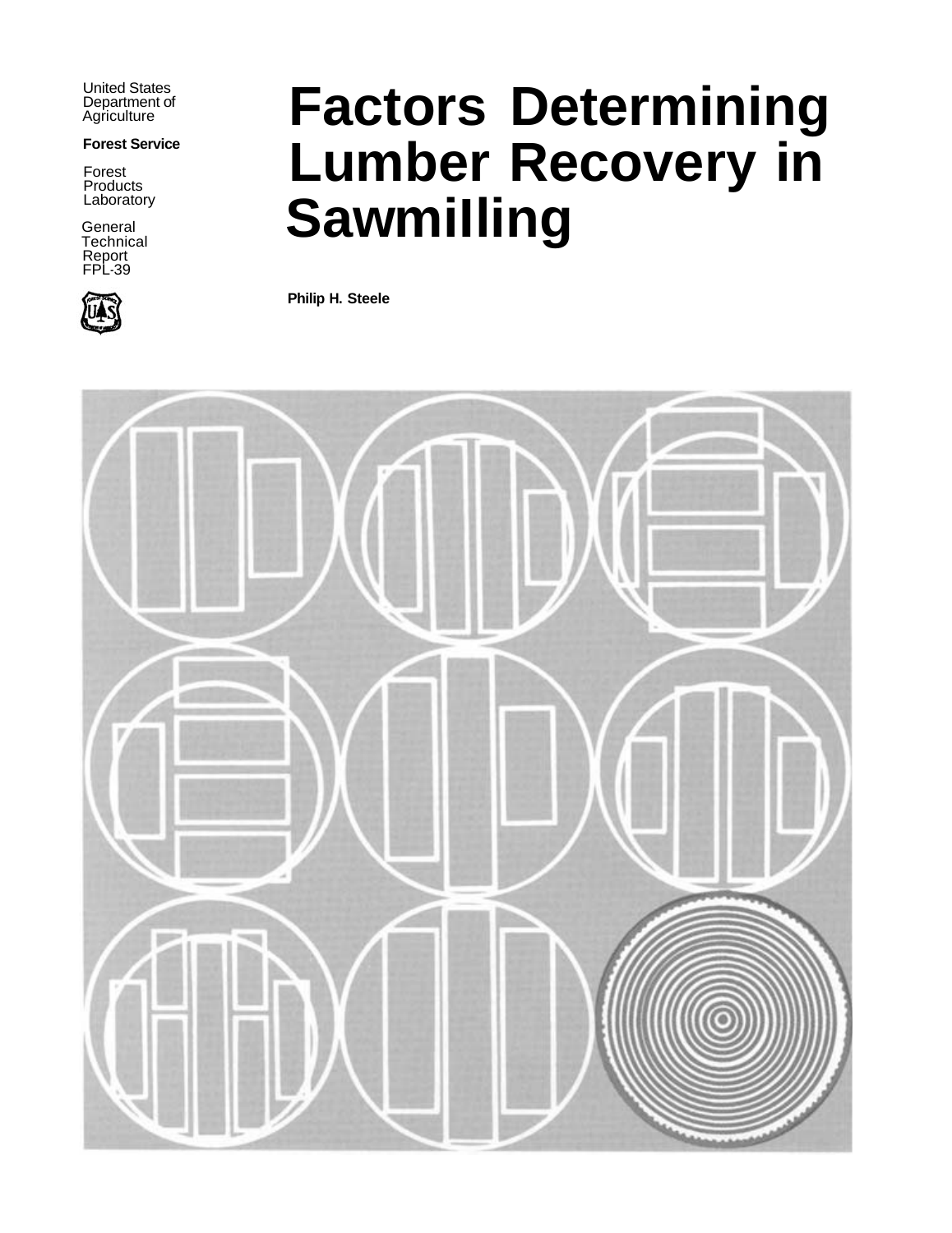#### **Abstract**

Lumber volume recovery in sawmilling is determined by a confusing interaction of several factors. The more one knows about each individual factor, the more one can understand how the factors interact. The author identifies and discusses in detail seven factors influencing lumber recovery. Past and current research is cited, and examples are given to illustrate the points made.

Keywords: Lumber recovery, sawmills, sawmilling.

April 1984

Steele, Philip H. Factors determining lumber recovery in sawmilling. Gen. Tech. Rep. FPL-39. Madison, WI: U.S. Department of Agriculture, Forest Servrice, Forest Products Laboratory, 1984. 8 p.

A limited number of free copies of this publication are available to the public from the Forest Products Laboratory, P.O. Box 5130, Madison, WI 63706. Laboratory publications are sent to over 1,000 libraries in the United States and elsewhere.

The Laboratory is maintained in cooperation with the University of Wisconsin.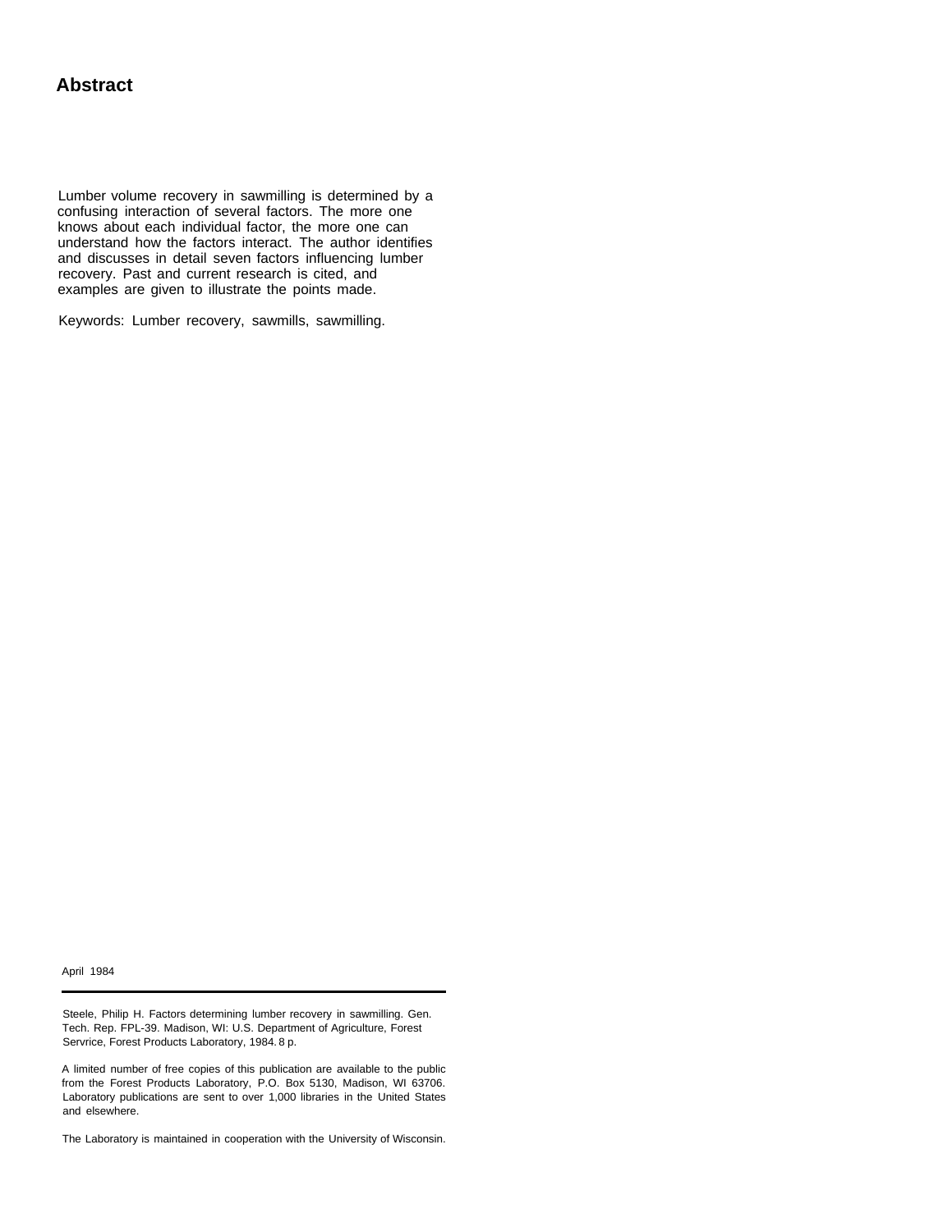## **Factors Determining Lumber Recovery in Sawmilling**

Philip H. Steele, Forest Products Technologist Forest Products Laboratory, Madison, Wis.

#### **Introduction**

Lumber recovery in sawmilling is determined by a confusing interaction of several variables. Since no two sawmills are alike, the variables that influence lumber recovery are seldom the same from one sawmill to another. This complexity confuses even those with a wide range of knowledge and experience in sawmilling.

Knowing the variables that affect lumber recovery in general can unravel the factors present in a specific mill. The purpose of this report is to identify and show how these factors operate in determining lumber recovery. The focus is on how these factors affect volume recovery. Since value recovery is often affected somewhat differently by these factors, the emphasis on volume should be noted and the points made here not taken out of context.

#### **The Factors Identified**

The following factors influence lumber recovery during the sawmilling process and are examined in detail in this report:

- (1) Log diameter, length, taper, and quality.
- (2) Kerf width.
- (3) Sawing variation, rough green-lumber size, and size of dry-dressed lumber.
- (4) Product mix.
- (5) Decisionmaking by sawmill personnel.
- (6) Condition and maintenance of mill equipment.
- (7) Sawing method.

There are several methods for measuring lumber recovery. This report deals with two: 1) cubic volume of lumber as a percentage of total log volume, and 2) board feet of lumber from a given cubic volume of logs commonly known as lumber recovery factor (LRF). Both methods of measuring lumber recovery indicate yield but in different ways. The board foot method is based on nominal (2 by 4), rather than actual (1-1/2 by 3-1/2), thickness and width. Figures reported in this way will not, of course, be the same as those obtained from the cubic volume method. These differences are not significant in the comparisons made here and will be ignored.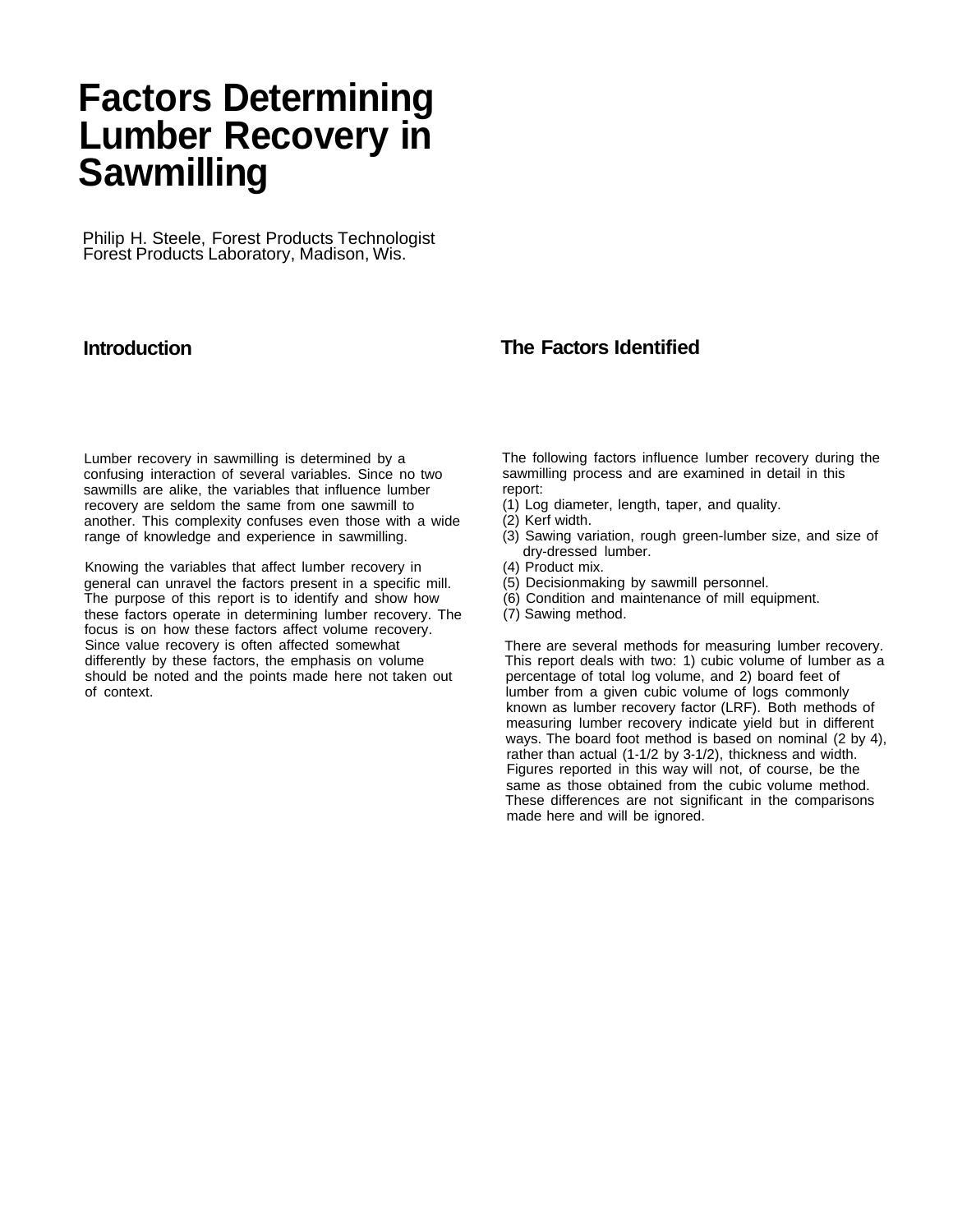### **(1) Log Diameter, Length, Taper, and Quality**

Anyone familiar with sawmilling knows that large diameter logs yield more lumber per volume of input than small diameter logs. This relationship of increased lumber recovery with increased log diameter is shown in figure 1 for shortleaf pine (Clark 1970).

Although this is the expected relationship, exceptions can occur. Extremely large logs can mean advanced age and large volumes of unsound material. Since most southern pine is harvested at relatively small diameters and young age, this is seldom a factor in sawmills cutting pine. Hardwood sawmills, however, may occasionally saw older timber. If the logs from these trees contain high volumes of unsound material, the typical relationship of increased percentage of lumber recovery with increased log diameter may not hold.

Sound logs of low grade can also mean a loss of lumber recovery. I found no studies on this relationship, but reason dictates that some grading defects must be cut from the lumber to improve structural and appearance properties. The result, of course, is a loss in volume recovery.

The expected recovery-to-diameter relationship can be shown even more clearly using computer modeling (fig. 2) (adapted from Hallock et al. 1979a). With this method, all variables except diameter can be held constant while a computer simulation model of a sawmill saws the logs into lumber. No defective material exists in these computer-created logs. The computer also removes the variable of human decisionmaking involved in slabbing and edging practices.



*Figure 1.–Relationship of lumber recovery factor to scaling diameter for 16-foot shortleaf pine saw logs. (M151926)* 



*Figure 2.–Effect of log diameter and taper on lumber recovery from computer solutions. (M 151 849)* 

Taper also affects lumber recovery. The curves shown in figure 2 for each taper class are averages of values from all even-foot length classes from 8 to 24 feet using the full taper fixed fence sawing method. The higher the log taper, the lower the recovery percentage. The reason for this is that taper increases the already considerable problem a sawyer (or computer) faces in removing rectangular solids (lumber) from a truncated cone (log). The more tapered the cone, the shorter the rectangular solids that can be removed from the outside of this cone.

Taper causes a similar problem in an unexpected way when combined with log length. Log length appears to be related to lumber recovery with recovery percentage decreasing as length increases (fig. 3) (Bell 1951). Hidden in this relationship of length to recovery is the effect of taper. Log length actually has no effect on lumber recovery. Full length lumber can be removed from a zero taper log of any length with no effect on lumber recovery. When logs have taper, however, the longer the length over which this taper occurs the greater the geometry problem of sawing. The result is that more material is lost in removing taper in the slabbing and edging process, decreasing the lumber recovery percentage.

Another factor influencing lumber recovery is the interaction of actual log length as cut in the woods with the nominal log length required for lumber manufacture in the sawmill. If the length of logs from the woods is tightly' controlled to allow no more than is necessary for board length, plus a minimum allowance for trim, the percentage lumber recovery from these logs will increase. No actual increase in the lumber obtained from the logs occurs. It simply takes a lesser volume of logs to produce the same volume of lumber.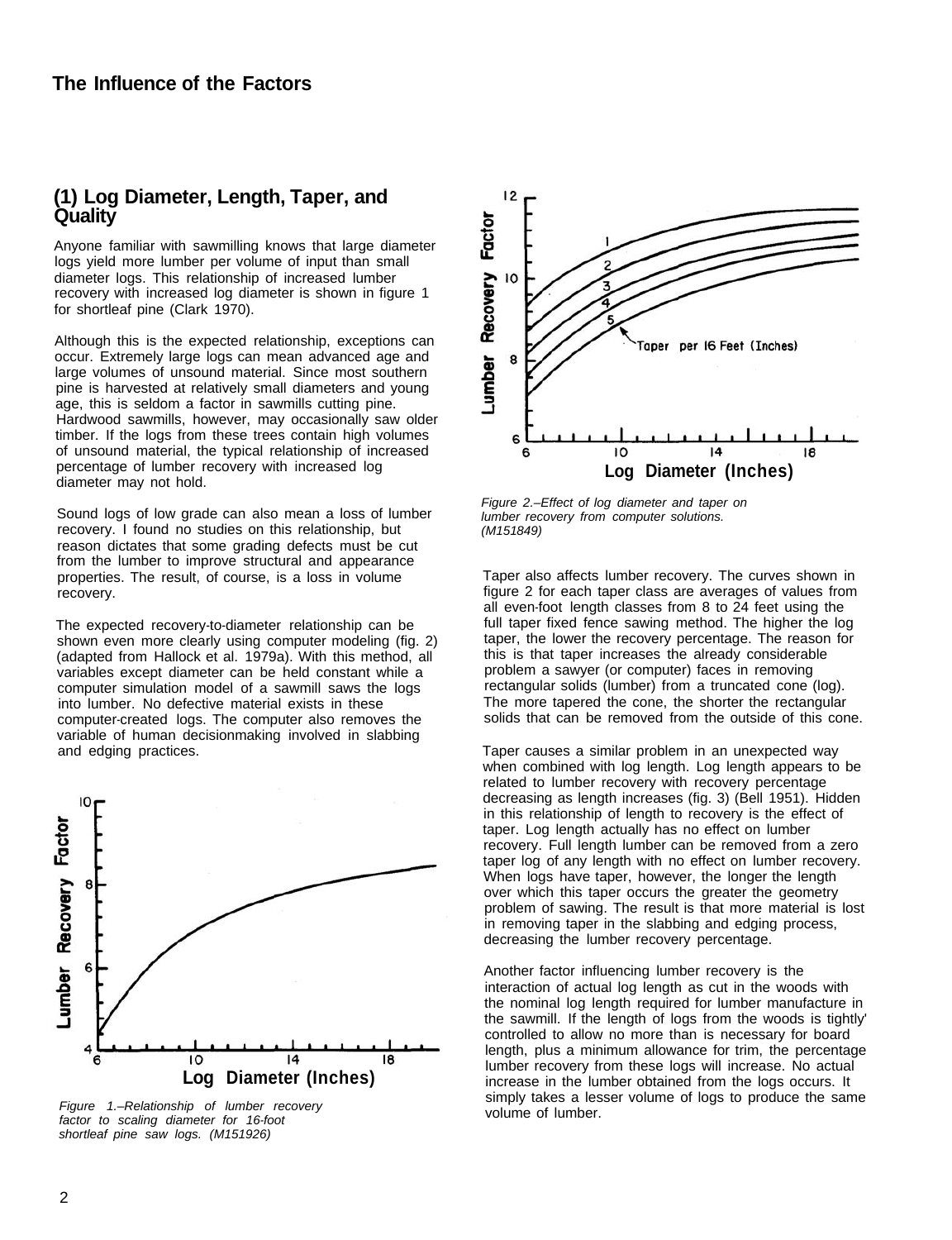This is important if the mill operator paid for a volume of material from which he has no possibility of obtaining lumber. In this case, control of the length of log entering the mill will increase lumber recovery percentage and save the operator money on log purchases as well.

#### **(2) Kerf Width**

Not long ago many sawmill operators believed that reductions in kerf width had little or no effect on lumber recovery in the sawmill. Then in 1962 a study (Hallock 1962) was conducted that showed that when kerf width was reduced from 12/32 inch to 9/32 inch, yield in board feet increased an average of 7 percent (for logs 5.5 to 12 in. in diameter).

This study proved that it is not necessary to obtain an extra board from the outside of the log as a result of accumulated kerf savings to increase lumber recovery. Without obtaining any extra boards, lumber recovery increases when a shift in the sawing pattern due to kerf reduction allows wider and longer lumber to be cut from the same log.

How does this shift work to produce wider lumber? Suppose the optimum volume solution on an 8.3-inchdiameter 16-foot-long log is 0.240 inch for a mill cutting dimension lumber (fig. 4a). If the kerf on this log is reduced to 0.180 inch, the pattern shift results in a 2 by 6 rather than a 2 by 4, with an increase in lumber yield from 64 to 69-1/3 board feet–an 8.3 percent increase (fig. 4b).



*Figure 3.–Apparent effect of log length on the lumber. (M 15 1924) percentage of the log volume converted to* 

Take for example a 10.1 -inch-diameter 16-foot-long log (fig. 5a). In this case a 0.060-inch kerf reduction (fig. 5b) affects lumber length rather than width. Here the two 2 by 6's on the left and right of the pattern are a full 16 feet long rather than cut back to 14 feet. The result is an increase in yield from 100 to 104 board feet–a 4 percent gain.

This is not to say that an extra board is never obtained with decreased kerf width. The greatest percentage of increased volume yield will come, however, from increased length and width of the lumber sawn.



*Figure 4.–Shift in pattern due to reduced kerf allows wider lumber to be cut from 8.3-inchdiameter 16-foot-long log. a) 0.240-inch kerf–64 board foot yield. b) 0.180-inch kerf–69-1/3 board foot yield. (M 15204 1)* 



*Figure 5.–Reduction of kerf from 0.240 to 0.180 inch allows longer lumber to be cut from a 10.1 inch-diameter 16-foot-long log. (Pieces cut to less than log length have their length indicated; those of full length show no length.) a) 0.240 inch kerf–100 board foot yield. b) 0.180-inch kerf–104 board foot yield. (M 152042)*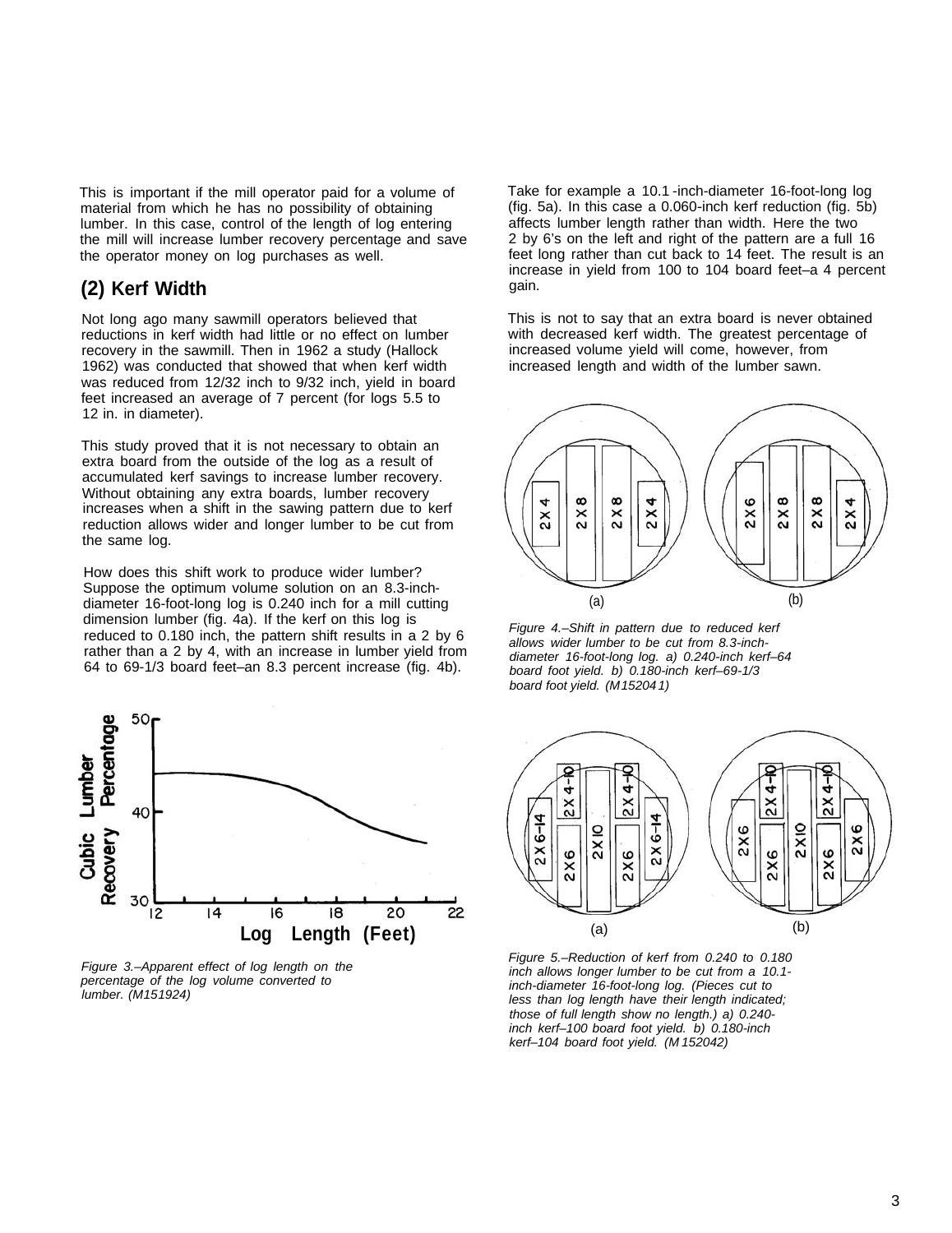#### **3) Sawing Variation, Rough Green Lumber Size, and Size of Dry-Dressed Lumber**

The size of rough green lumber includes allowances for the finished size of the dry-dressed lumber, planing allowance, shrinkage, and sawing variation (fig. 6). Mills often include more wood than needed for these allowances. This additional wood is known as oversizing.

Some of the allowances that make up the rough green lumber size are controllable, others are not. The finished size of the lumber, for example, is rarely controllable. Grading associations as well as the U.S. Department of Commerce have set sizing standards for various products below which the product is unacceptable and cannot be sold for the use intended. Shrinkage is another allowance that is usually fixed. Depending on the species of wood and the moisture content to which it is dried, allowance for shrinkage is a constant percentage.

Two allowances that can be controlled are sawing variation and planing allowance. Sawing variation is produced on the lumber through deviations of the sawblade itself while sawing the log, or by deviations from a straight line of the mechanisms carrying the log past the sawblade. Stress relief in the log can also contribute to sawing variation. The greater the sawing variation produced on the lumber from these causes the larger must be the allowance on the rough green piece, to assure that when planed the piece will not fall below the minimum acceptable dimension.



*Figure 6.–Rough green lumber showing necessary allowances plus oversizing. (M146393)* 

How important is it to control those allowances that determine rough green target size? The answer is illustrated by an example from Stern et al. (1979). Their study used computer solutions to determine the percentage increase in recovery attainable when sawing accuracy, defined as sawing variation of two standard deviations plus oversizing, is improved. The particular example cited gives the predicted increase for improved sawing accuracy for a 1,000-board-foot sample composed of a mix of an equal number of logs from each 1-inchdiameter class from 5 to 20 inches.

Assuming that sawing accuracy on a machine with 0.125 inch kerf can be improved from 0.2 to 0.1 inch, the study shows an increase in board foot yield of 6.0 percent.

This increase is obtained in exactly the same manner described in the section on kerf width. Longer, wider pieces, as well as an occasional extra piece of lumber, can be obtained when the sawing pattern is shifted slightly by decreasing the rough green lumber size.

The allowance for planing is often excessive and can usually be reduced without adversely affecting the product. If sawing variation is reduced, so is the depth of wood that must be removed by the planer to clean the sawmarks from the piece.

Oversizing has been left out of this discussion of allowances since it isn't one. Oversizing is an extra amount over that required to satisfy the allowances already mentioned. It can simply be removed as part of the final rough green lumber size without changing the nature of the final product and with a resultant increase in lumber recovery.

#### **(4) Product Mix**

Product mix substantially affects lumber recovery in terms of cubic and/or board foot recovery. For cubic recovery, the fewer the sawlines required to remove lumber from a log, the more volume can be recovered. Therefore, all things being equal, a mill producing large dimension products will recover more cubic volume from each log.

For example, compare a mill that produces 8- by 8-1/2 inch timbers and side lumber of 1-inch actual thickness to one producing only lumber of 1-inch actual thickness. Assuming a 1/4-inch sawkerf, the timber could give seven 1-inch-thick pieces of lumber and 1-1/2 inches of sawdust when cut into 1-inch lumber with a consequent decrease in volume recovery. For a 12-foot timber, the volume lost to sawdust in this example would be 1 cubic foot. The volume of side lumber produced is assumed to be the same in both cases.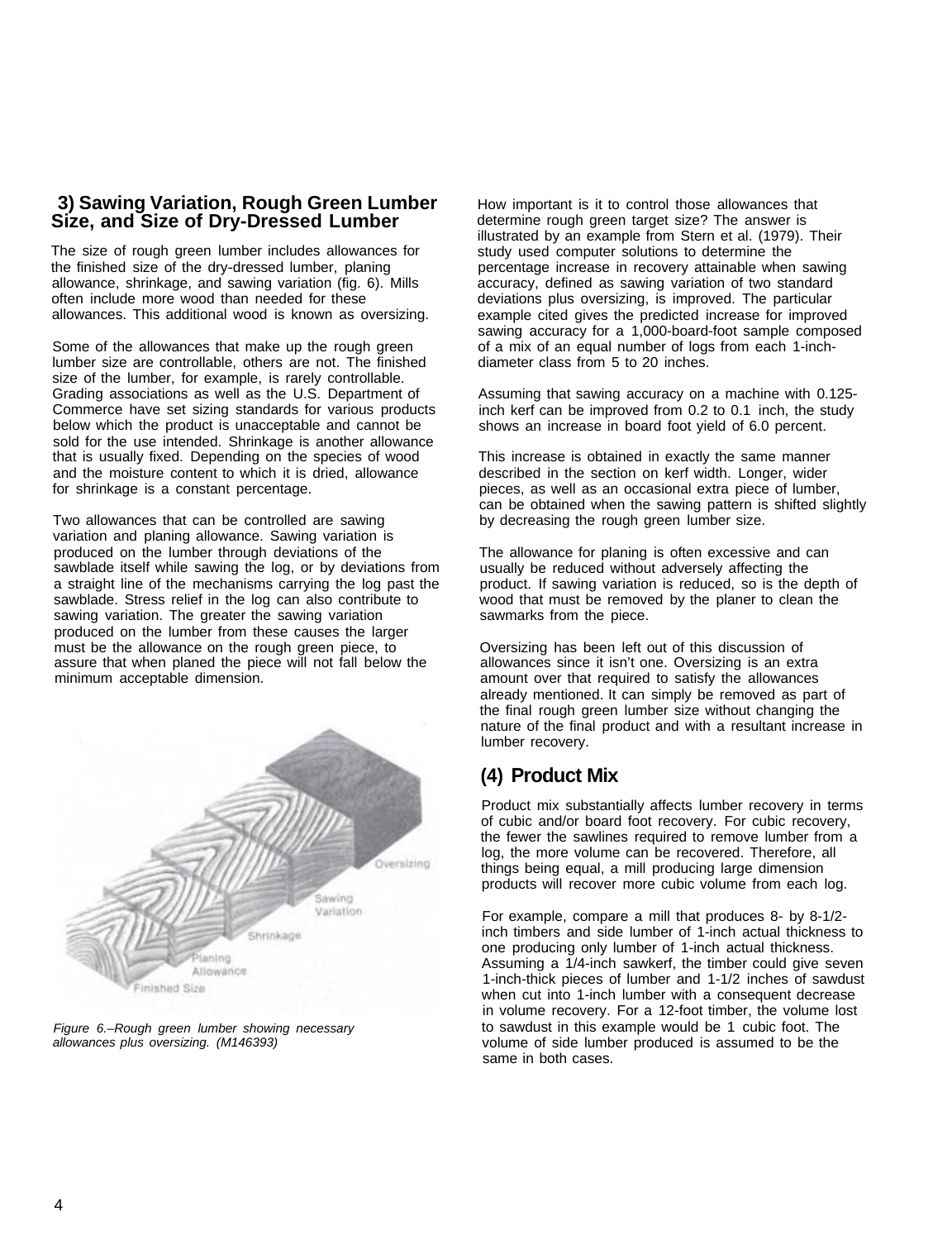If recovery is measured in terms of board feet, the relationship shown in the previous example may change. This is because the actual thickness of lumber involved may differ from the nominal board foot credit given to it. When this is the case, certain dimensions may contain sufficient board foot scale to more than offset any extra sawlines required to produce them.

Table 1 illustrates this point for softwood lumber. Several common products produced at softwood dimension mills are shown and a comparison made of the board foot credit obtained per cubic foot of actual wood in each product. Going only by this measure (and not price), the 2 by 2 would be the best product to produce since for each cubic foot of 2 by 2's produced, credit for 21.33 board feet is obtained. This is well above its next rival, a 2 by 3, which gets credit for 19.20.

To show how kerf must be included in the calculation, a comparison of cutting two 2 by 4's versus one 2 by 8 will be examined. Assuming a kerf of 3/16 inch, it is still possible to rip a 2 by 8 in half and have 1/32 inch more than the necessary width left for each of two 2 by 4's.

Even allowing for the volume of fiber lost to kerf, two 2 by 4's in this case contain less cubic volume of wood than one 2 by 8 for the same board foot credit. Therefore, in terms of strictly board foot credit per cubic foot of fiber contained, the 2 by 4 would be the better product choice. The actual best choice is, of course, determined by the price paid for 2 by 8's versus 2 by 4's compared to the manufacturing cost of each.

The interaction of log shape and product mix further complicates recovery. The smaller the product, the easier the geometric problem of removing lumber (rectangular solids) from the outside of logs (truncated cones). The smaller the size of lumber involved, the more volume it may be possible to remove (fig. 7).

**Table 1.–Relationship of board foot recovery to cubic volume for common American Lumber Standards softwood dimension lumber (12-foot length)** 

| <b>Nominal</b><br>dimension | Actual<br>dimension       | <b>Board</b><br>feet | Volume<br>(cubic foot) | Board feet per<br>cubic foot |
|-----------------------------|---------------------------|----------------------|------------------------|------------------------------|
| $1 \times 4$                | $3/4 \times 3 - 1/2$      | 4                    | 0.22                   | 18.29                        |
| $2 \times 2$                | $1 - 1/2 \times 1 - 1/2$  | 4                    | .19                    | 21.33                        |
| $2 \times 3$                | $1 - 1/2 \times 2 - 1/2$  | 6                    | .31                    | 19.20                        |
| $2 \times 4$                | $1 - 1/2 \times 3 - 1/2$  | 8                    | .44                    | 18.29                        |
| $2 \times 6$                | $1 - 1/2 \times 5 - 1/2$  | 12                   | .69                    | 17.46                        |
| $2 \times 8$                | $1 - 1/2 \times 7 - 1/4$  | 16                   | .91                    | 17.66                        |
| $2 \times 10$               | $1 - 1/2 \times 9 - 1/4$  | 20                   | 1.16                   | 17.30                        |
| 2 x 12                      | $1 - 1/2 \times 11 - 1/4$ | 24                   | 1.41                   | 17.07                        |



*Figure 7.–Smaller dimension product allows increase in lumber recovery on a 7. 1-inchdiameter 16-foot-long log. (Pieces cut to less than full log length have their length indicated; those of full length show no length.) a) Standard dimension lumber48 board foot yield. b) Standard dimension lumber and 1 by 4's-52-2/3 board foot yield. (M152037)* 

Figure 7a shows a 7.1-inch-diameter 16-foot-long log on which the optimum volume decision has been made for a mill sawing 2-inch by 4-, 6-, 8-, 10-, and 12-inch standard dimension lumber. The same log is shown in figure 7b with the optimum volume decision if the mill recovered 1 by 4's as well. The respective board foot lumber recoveries are 48 and 52-2/3, a 9.7 percent increase.

In an actual mill situation, determining the best products to cut for maximum volume yield is not as simple as the examples shown and will require actual mill studies or computer simulation. The products that are cut, lumbersizing practices, kerf width, sawing method, and log geometry will all influence the outcome. Such a study will be further complicated by the fact that every sawmill is interested more in value than strictly in volume recovery.

#### **(5) Decisionmaking by Sawmill Personnel**

The decisions of sawmill personnel significantly affect lumber recovery. The heterogeneous nature of the raw material demands that machine operators make thousands of decisions every day. Fatigue, lack of knowledge or ability, or carelessness can mean poor decisions. In some cases, so many variables must be considered in such a short time that even the best operator finds it impossible to make optimum decisions.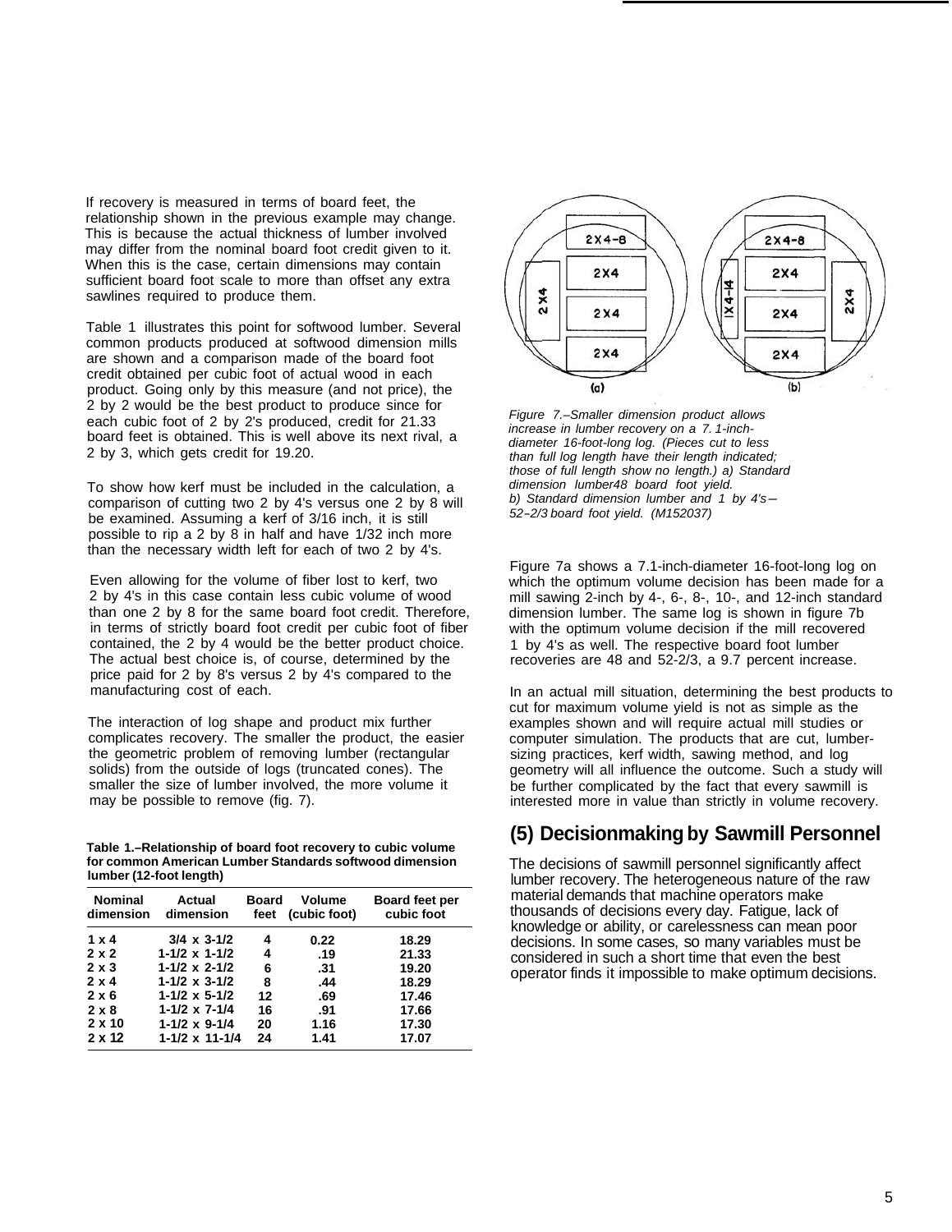Fortunately, recent developments in sawmilling technology enable computers to make many of these difficult decisions. The Best Opening Face (BOF) system for breaking down the log into lumber for highest recovery is one of these developments. The BOF system is based on the fact that the position of the first sawline determines the lumber recovery from the log and that proper placement of this sawline can assure optimum lumber recovery. One study of this phenomenon (Hallock and Lewis 1973) shows that a shift of only 2/10 inch on an 8-inch log for a given pattern can result in 25 percent more lumber recovery. This effect is most dramatic on small logs up to about 12 inches. For logs in the diameter range of 5 to 20 inches, this study showed an optimum face opening increased board foot lumber recovery by an average of 21 percent over the poorest face opening.

BOF increases lumber yield by shifting the pattern within the log, giving a better geometric fit of lumber (rectangular solids) inside the log (truncated cone). Figure 8 shows a poor opening face solution (8a) and two example pattern shifts of 0.1 inch (8b) and 0.2 inch (8c) with resultant increases of 13 percent and 25 percent more recovery, respectively, from an 8-inch-diameter 12-foot-long log sawn into 2-inch-dimension lumber.

Once lumber is cut from the log, a portion (30 pct or more) is in the form of flitches having wane on one or both edges. These fitches must be further edged of wane to produce manufactured lumber. Figure 9 shows a top view of two flitches with the outline of wane on both edges. Shown are two potential pieces of softwood dimension lumber edged out of identical flitches. Fifty percent more lumber volume is recovered in (9b) than in (9a) by allowing a small amount of wane on each edge but with no degrade to the piece.

A competent edger operator using good equipment can minimize losses such as illustrated in figure 9. As in log breakdown, differences in operator ability and conscientiousness, and the fact that fatigue can cause a deterioration in decisionmaking ability, have led the softwood sawmilling industry in the direction of computerizing the edging process. One user in a softwood dimension mill (Brines 1982) recovers 97 percent of theoretical optimum, an estimated 12.9 percent improvement over operator decisions.

A 1973 computer study (Richards 1973) of hardwood edging practices compared the practice of square edging lumber (leaving no wane) with that of allowing 50 percent wane extending down each board edge. This 50 percent wane allowance is that specified by NHLA hardwoodgrading rules for FAS lumber. It was found that following the 50 percent wane rule yielded nearly 18 percent more lumber. The volume loss this 18 percent represents is for the most part not due to operator error but is a result of sawmill policy requiring clean edging practices.



*Figure 8.–Lumber recovery differences using various opening faces on an 8.0-inch- diameter 12-foot-long log. a) Poor solution–32 board foot yield. b) Better solution–36 board foot yield. c) Best solution–40 board foot yield. (M152036)* 





*Figure 9.–Two edging solutions on the same 12-foot flitch show that allowing more wane can achieve 50 percent more volume recovery. a) Clean edging–8 board foot yield. b) Some wane allowed–12 board foot yield. (M152035)* 

#### **(6) Condition and Maintenance of Mill Equipment**

The condition and maintenance of equipment in the sawmill actually is the cause of other problems in the mill that have already been discussed. Equipment that is not functioning or not operated properly is the main cause of high sawing variation. Good decisionmaking in the sawmill can also be defeated if the machinery designed to carry out these decisions is inadequate to the task. An operator who can make decisions to  $\pm 1/8$  inch will have his capability nullified if his equipment is only capable of ±3/16-inch accuracy.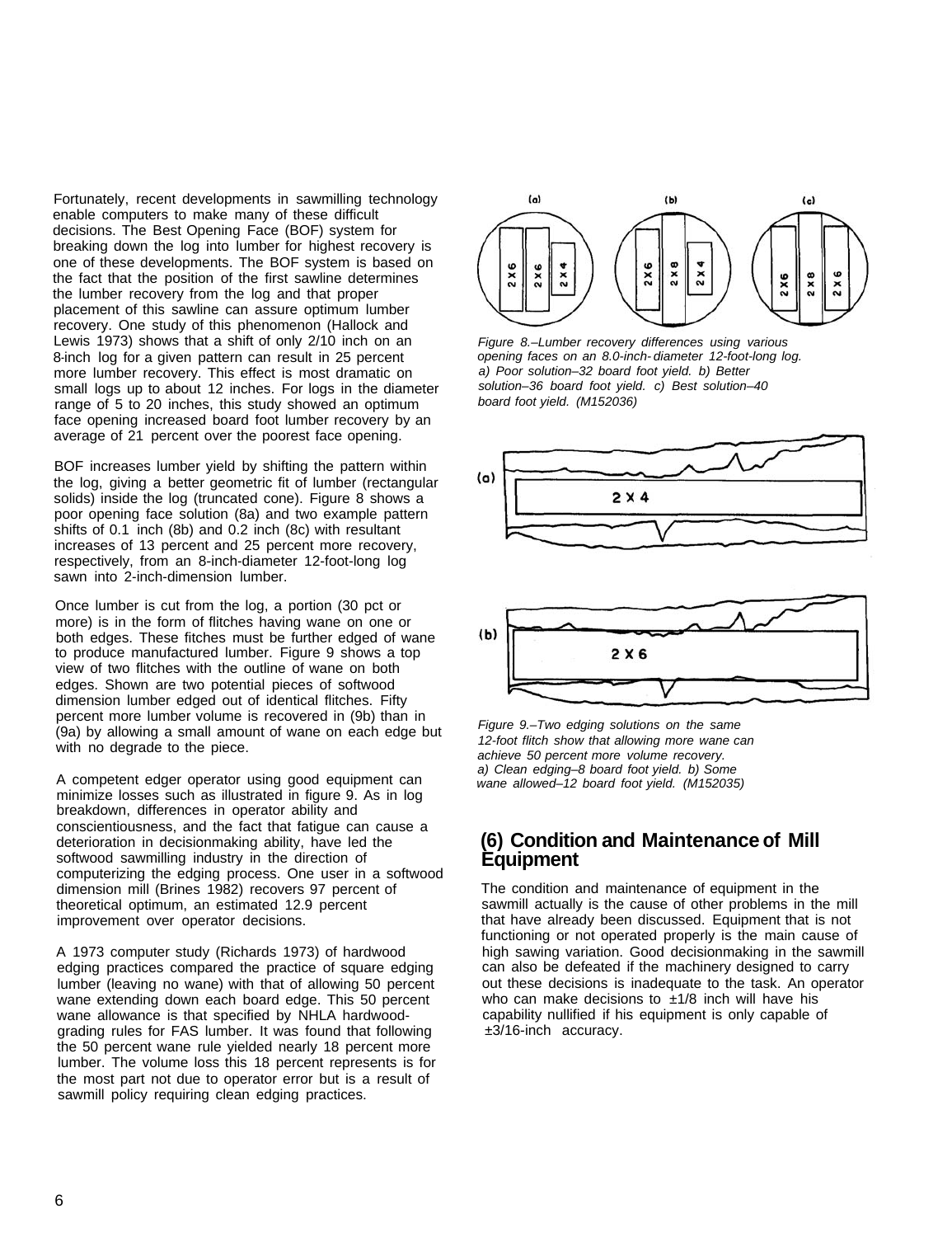### **(7) Sawing Method**

Sawing method is the pattern used to break down the log into lumber. For softwood dimension mills, Hallock et al. studied sawing method thoroughly in two publications (Hallock et al. 1976, 1979b). One study (Hallock et al. 1976) addressed the subject of determining the best sawing method. To do this the various sawing methods used in softwood dimension mills were classified into eight basic patterns–six were cant sawing and two were live sawing. Cant sawing is the method of producing side lumber and cant in one plane with the cant broken down perpendicular to this first plane. Live sawing means that all sawlines are in the same plane.

The results of the study, using computer simulation, showed that a given sawing method can significantly affect lumber recovery. The best results were obtained by using a mixture of all eight sawing methods, with the best method determined by individual log geometry.

When compared against the mixture of all methods, the eight individual sawing methods ranged from 0.5 to 6.6 percent less board feet lumber recovery for the four log distributions examined. Using the best total result as the base, the six cant sawing methods examined performed a little more than 3 percent higher than the two live sawing methods.

Hallock's second publication (Hallock et al. 1979b) compared lumber yields of centered versus offset sawing. Centered sawing is the practice of sawing the log at the initial breakdown machine such that the sawlines are equidistant from the log center. Offset sawing allows a pattern shift to either the right or left (with sawlines still parallel to log center for this study) in order to increase lumber recovery using a BOF solution. The study results indicate that the probable increase in recovery should be between 5 and 10 percent in going from centered to offset sawing of logs (for a typical log diameter range of 5 to 15 in. and 8- to 16-ft length).

Hardwood sawmills generally use different sawing patterns than softwood sawmills in breaking down their logs. The most common method is the use of grade sawing, which is the practice of sawing around the log in an attempt to produce higher grade lumber from the outside of the log. There have been several studies made over the last 25 years to determine whether sawing around is indeed the optimum method of sawing hardwood logs.

Where lumber recovery is concerned, the results of these studies are mixed. Some show increased yields using live sawing, and some show no differences. None show significantly lower recovery with live sawing. These conflicting results can be explained by differences in species, grade, taper class, and length, as well as problems with adequate study control in the production sawmills in which many of the studies were carried out. At this time the evidence is inconclusive as to whether the live or grade sawing method obtains higher lumber recovery in hardwood sawmills.

The above discussions on sawing method in both softwood dimension and hardwood mills have of necessity been simplified. Sawing method is a highly complex subject with considerable ongoing research underway at present. The major point is that sawing method is an important determinant of lumber recovery in the sawmill.